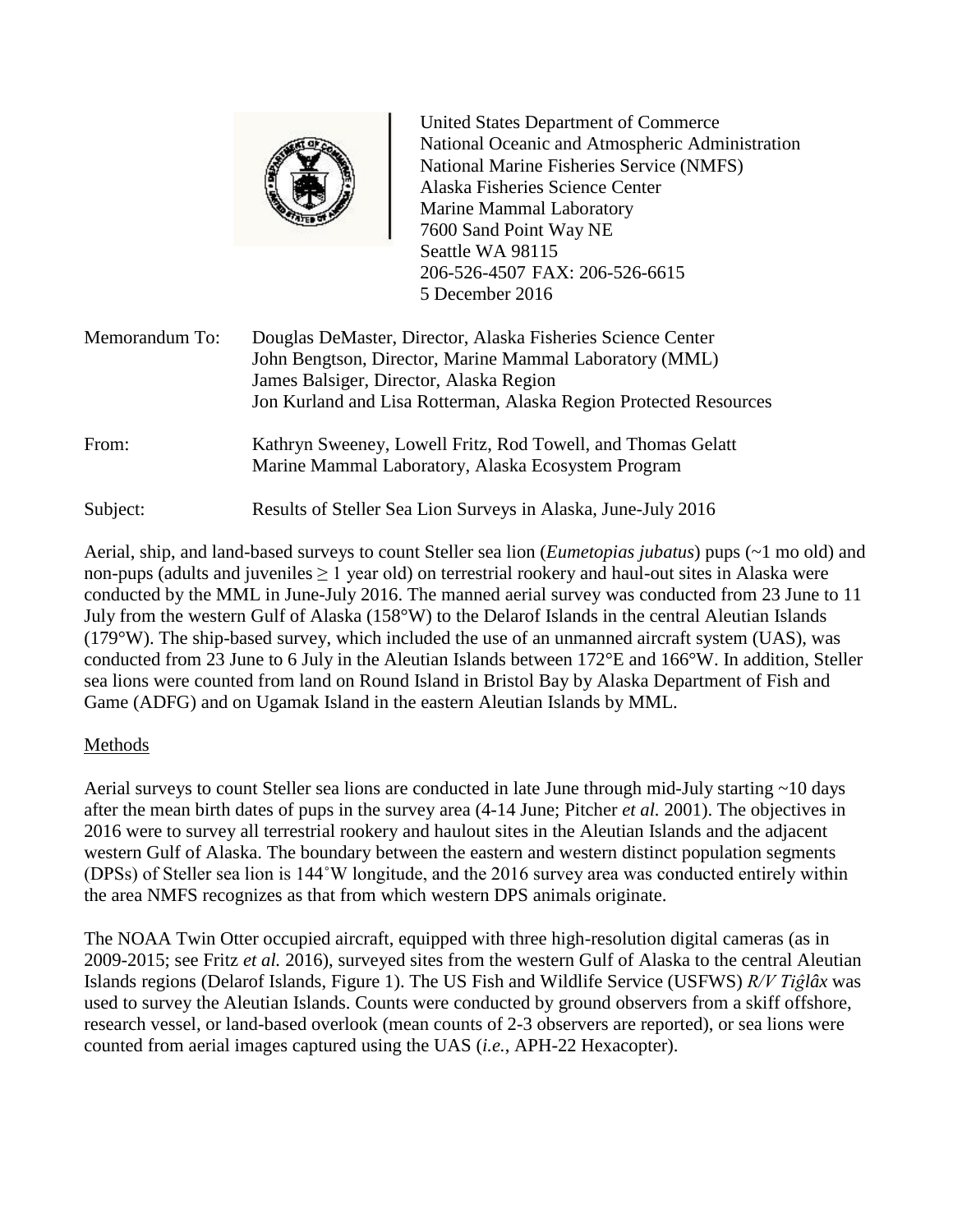Steller sea lions hauled out on Round (Walrus Is.) were counted by field camp observers from an overlook. The mean counts of two observers were averaged over a 5-day period from 27 June to 1 July, when the Twin Otter team surveyed the majority of the eastern Aleutian Island region (personal communication from E. Weiss, Lands and Refuge Manager, Alaska Department of Fish and Game, 333 Raspberry Road, Anchorage, AK 99518). The pup count from Ugamak Bay is the average of two counts by MML field campers conducted on the same day Ugamak Island was surveyed by the Twin Otter team (July 1) since the aerial pup count was incomplete due to fog. Aerial photographs taken with the UAS and Twin Otter system were analyzed as in previous years (see Fritz *et al.* 2016).

*agTrend modeling—*Pup and non-pup count data were modeled using agTrend in order to estimate regional counts and abundance trends from 2003-2016 (Johnson and Fritz 2014). The agTrend model augments missing count information (un-surveyed sites and for years with no survey data) in order to produce estimates of annual total counts and trends for groups of sites within regions and rookery cluster areas (RCAs). Trends were estimated for the 2003-2016 period since 2003 is when the western DPS had its lowest recent estimated non-pup count (Fritz *et al.* 2016). This will be different than previous years' analyses reporting trends dating back to year 2000. For a more direct comparison with trend analysis periods beginning in 2003 and also including current and historical counts in the eastern Bering Sea and northern Bristol Bay, we compare current trends through 2016 to the 2003-2015 period reported in Fritz *et al* (2016) and refer to it as the '2015 estimate.'

### Results

The Twin Otter-based crew surveyed 147 sites from the western Gulf of Alaska to the central Aleutian Islands regions (Delarof Islands, Figure 1). The Otter team missed 26 sites, which were primarily in the Delarof-Adak Islands region.

The R/V *Tiĝlâx* and crew surveyed 39 sites in the Aleutian Islands: 28 were counted by observers from either land-based overlooks, inflatable skiffs offshore, or from the research vessel ("ground"). The UAS was used to survey and photograph 11 sites. Seven sites were missed by the R/V *Tiĝlâx* team, however, these sites have historically had no, or few, sea lions present (since the early 2000s).

### *Steller sea lion non-pup counts*

A total of 21,969 live non-pups were counted on 117 sites that had at least one non-pup (Tables 1 and 2). A total of 587 non-pups were counted in the western Aleutian Island region, the only region where no sites were missed.

*agTrend modeling—*For the western DPS in Alaska overall, non-pup counts increased at 2.24% y-1 between 2003 and 2016 (95% credible interval of 1.30-3.24%  $y^{-1}$ ; Table 3 and Figure 2), nearly identical to the 2.25%  $y^{-1}$  estimated for the 2003-2015 period (Fritz *et al.* 2016). The total estimated non-pup count for the western DPS in Alaska in 2016 is  $40,672$  (35,737-46,305), which is  $\sim 1,000$  more than the 2015 estimate (39,611; Fritz *et al.* 2016).

The regional pattern of western DPS non-pup count trends is similar to that described in previous years' assessments: generally decreasing counts west of Samalga Pass and increasing counts to the east (Figure 3). West of Samalga Pass, non-pup counts decreased overall at a non-significant rate of  $-1.42 \%$  y<sup>-1</sup> between 2003 and 2016, but continued their steep decline in the western Aleutian Islands  $(-6.71\% \text{ y}^{-1})$ ,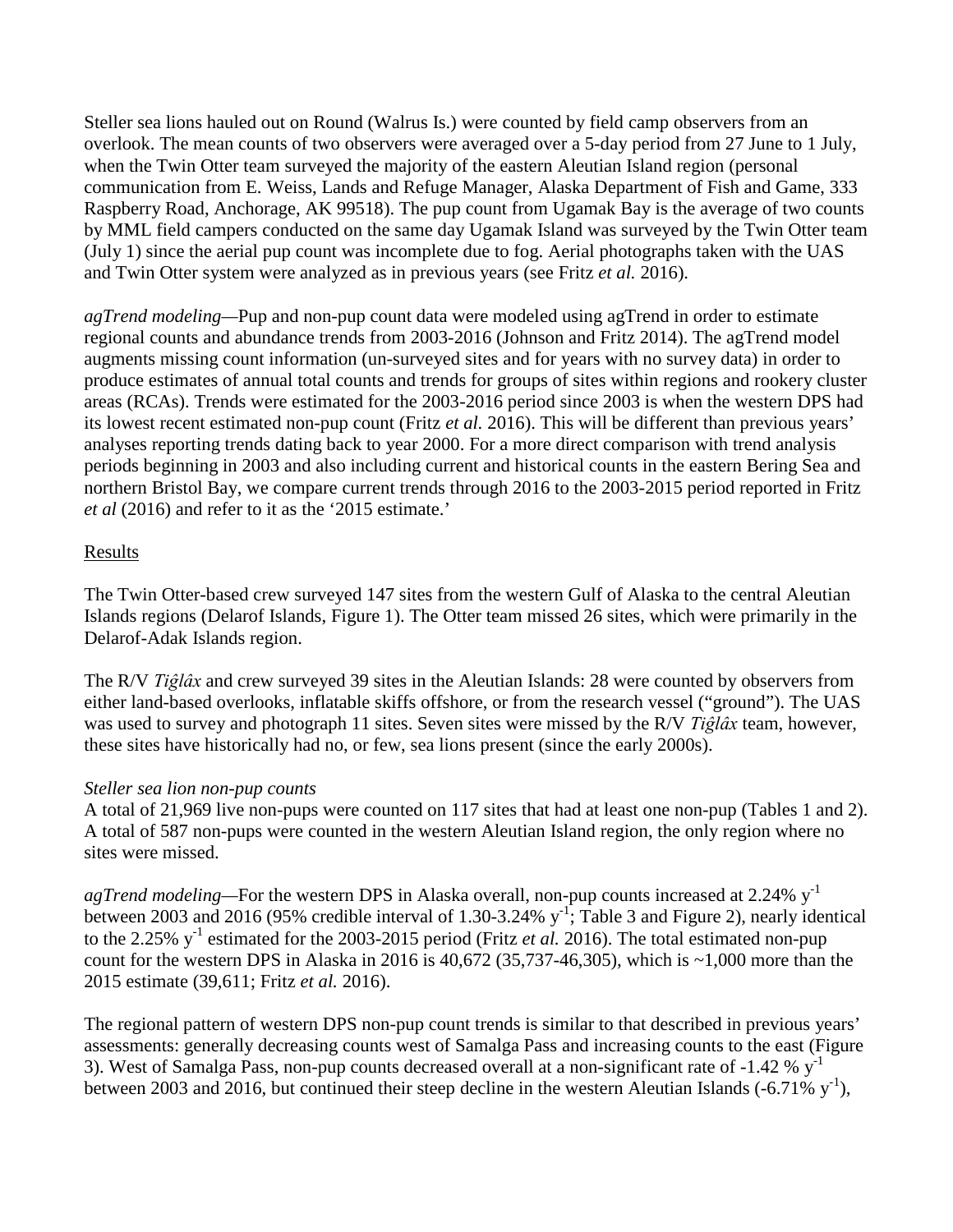though not as steep as estimated through 2015  $(-8.71\% \text{ y}^{-1})$ ; Fritz *et al.* 2016). This was due to the fact that the total 2016 non-pup count in the western Aleutian Islands was similar or greater than those from 2013 (N=527) and 2014 (N=603), and suggests that abundance may have been stable between 2013 and 2016 in this region. In the central Aleutian Islands, non-pup counts continue to decline  $(-0.73\% \text{ y}^{-1})$ though the rate is statistically stable. Within the central Aleutian Islands region, non-pup counts in RCA 2 continue to decline significantly (-3.65%  $y^{-1}$ ), but at a rate slower than the 2015 estimate (-4.22%  $y^{-1}$ ). Moving eastward in the central Aleutians, non-pup counts were statistically stable but declining in RCAs  $3$  (-2.64% y<sup>-1</sup>) and 4 (-1.04% y<sup>-1</sup>), and stable but increasing in RCA  $5$  (2.13% y<sup>-1</sup>). East of Samalga Pass, non-pup counts overall increased at 3.40% y<sup>-1</sup> between 2003 and 2016, down slightly from the 2015 estimate of 3.51%  $y^{-1}$  (Fritz *et al.* 2016). This was due to lower estimated rates of increase through 2016 in the eastern Aleutian Islands/Bering Sea (which remained statistically stable at 1.71%  $y^{-1}$ ) and the western Gulf of Alaska (3.28%  $y^{-1}$ ), the only regions east of Samalga Pass with 2016 counts.

### *Steller sea lion pup counts*

In 2016, a total of 7,458 live pups were counted by observers or from aerial images on 49 sites that had at least one pup counted within the optimal time window for conducting pup counts (Tables 1 and 2). For the only region surveyed entirely, 199 pups were counted in the western Aleutian Island region.

agTrend modeling—For the western DPS in Alaska overall, pup counts increased at 2.19% y<sup>-1</sup> (1.46-2.90%  $y^{-1}$ ) between 2003 and 2016 (Table 3 and Figure 4), down slightly from the 2.26%  $y^{-1}$  estimated for 2003-2015 (Fritz *et al.* 2016). The total estimated pup count for the western DPS in Alaska in 2016 is 12,631 (11,446-13,927), which is ~230 greater than the 2015 estimate (12,398; Fritz *et al.* 2016).

The regional pattern of western DPS pup count trends is similar to non-pups, with generally decreasing counts west of Samalga Pass and increasing counts to the east (Figure 5). West of Samalga Pass, pup counts decreased overall at -1.89% y<sup>-1</sup> between 2003 and 2016, almost identical to the 2015 estimate of  $-1.90\%$  y<sup>-1</sup> (Fritz *et al.* 2016). Steep declines continued in the western Aleutian Islands (-6.94% y<sup>-1</sup>), though slightly less steep than estimated through 2015 (-7.61%  $y^{-1}$ ). As with non-pup counts, a slowing in the estimated rate of decline in pups in the western Aleutian Islands was due to generally stable counts between 2013 (N=203) and 2016. In the central Aleutian Islands, pup counts decreased significantly between 2003 and 2016 in RCAs 2 (-3.86%  $y^{-1}$ ) and 3 (-3.07%  $y^{-1}$ ), while they were statistically stable but decreasing in RCA 4 (-0.60%  $y^{-1}$ ), and stable but increasing in RCA 5 (0.97%  $y^{-1}$ ). East of Samalga Pass, overall pup counts increased at 3.40% y<sup>-1</sup> between 2003 and 2016. The rate of increase in pup counts in the eastern Aleutian Island/Bering Sea region dropped to just below 3%  $y^{-1}$  $(2.83\% \text{ y}^{-1})$  while the three regions and four RCAs to the east maintained a rate of increase >3% y<sup>-1</sup>.

# Discussion

Overall, counts of Steller sea lions within the range of the western DPS in Alaska increased at  $\sim$ 2% y<sup>-1</sup> between 2003 and 2016, a rate that is similar to that estimated through 2015. Differences in count trends east (increasing) and west (generally decreasing) of Samalga Pass in the Aleutian Islands also remain. Trends in the western Aleutians since 2003, though still declining steeply, improved after adding 2016 counts. This was largely due to relatively stable counts since 2013.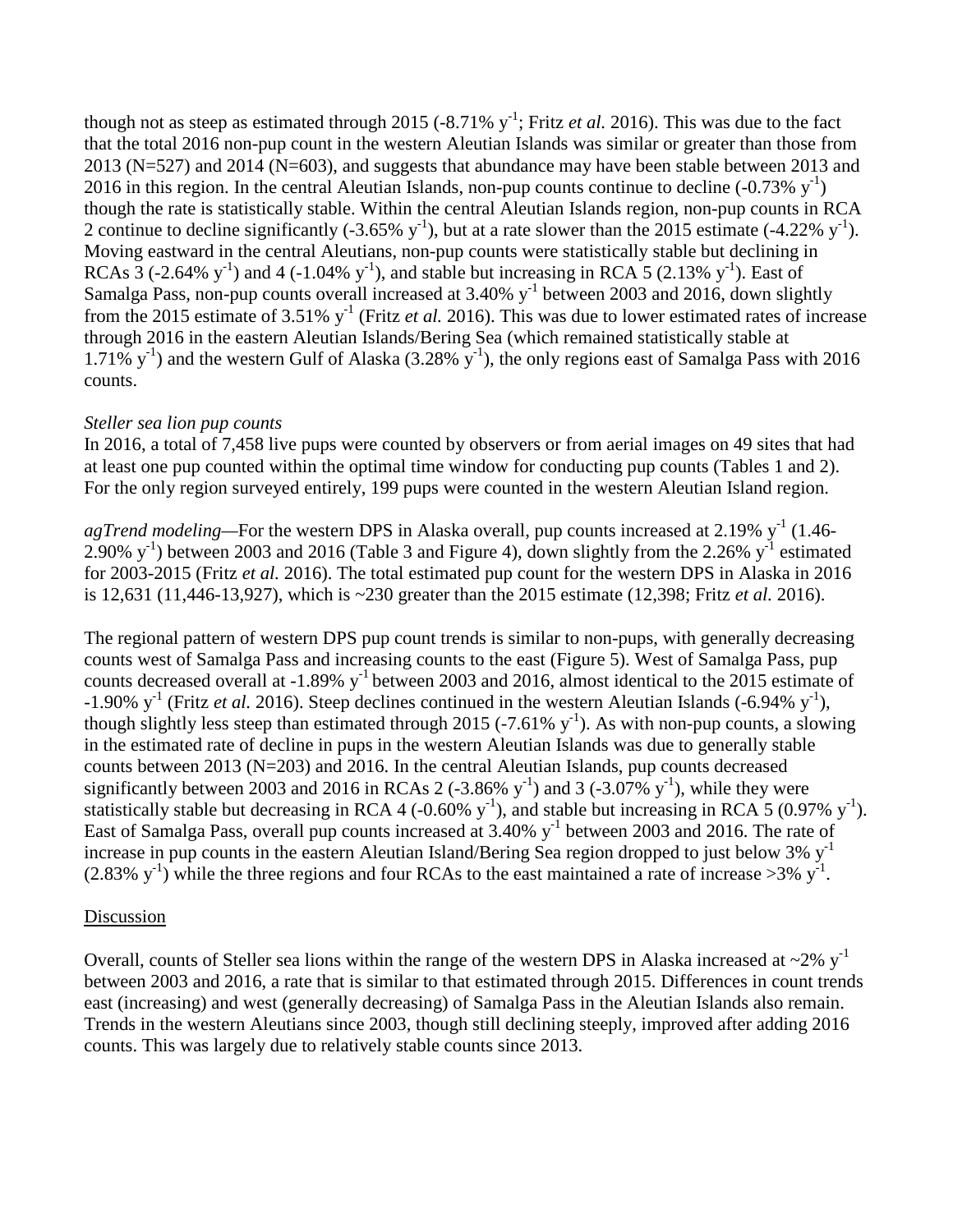#### Acknowledgments

We thank Shanae Coker, Alex Johnston, Sean Campbell, and the entire NOAA Aircraft Operations Center (AOC) for conducting the manned aerial survey, and Captain Billy Pepper and the crew of the USFWS RV *Tiĝlâx* for their continued support of our Aleutian Island Steller sea lion research program. Each survey presents a unique set of logistical, mechanical and weather-related challenges, and because of their dedication, we are able to squeeze in as much survey time as possible. Thank you to NOAA AOC's UAS Section for their part in our continued successful implementation of UAS. MML also greatly appreciates the commitment of Morgan Lynn, Jim Gilpatrick and Wayne Perryman, SWFSC, and Don LeRoi (Aerial Imaging Solutions, Old Lyme, CN) to making aerial surveys possible, and the Bureau of Land Management (DOI) for being the 'eye in the sky' for the occupied flights. Joshua Cutler, L. Fritz and K. Luxa (MML) conducted the Otter survey, while K. Sweeney and V. Helker (MML) piloted the UAS hexacopter. Photographs were analyzed by K. Sweeney and L. Fritz, and ground counts were conducted by B. Fadely, R. Frowine, T. Gelatt, V. Helker, M. McCormley, and K. Sweeney (MML). Research was conducted under authority of U.S. Marine Mammal Protection Act/Endangered Species Act Permit 18528 and NMFS IACUC Protocol A/NW2010-04.

### Literature Cited

- Fritz, L., K. Sweeney, R. Towell, and T. Gelatt. 2016. Aerial and ship-based surveys of Steller sea lions (*Eumetopias jubatus*) conducted in Alaska in June-July 2013 through 2015, and an update on the status and trend of the western distinct population segment in Alaska. U.S. Dep. Commer., NOAA Tech. Memo. NMFS-AFSC-321, 72 p
- Johnson, D. S., and L. W. Fritz. 2014. agTrend: A Bayesian approach for estimating trends of aggregated abundance. Methods in Ecology and Evolution 5(10):1110-1115.
- Pitcher, K. W., V. N. Burkanov, D. G. Calkins, B. J. LeBoeuf, E. G. Mamaev, R. L. Merrick, and G. W. Pendleton. 2001. Spatial and temporal variation in the timing of births of Steller sea lions. J. Mammalogy 82(4): 1047-1053.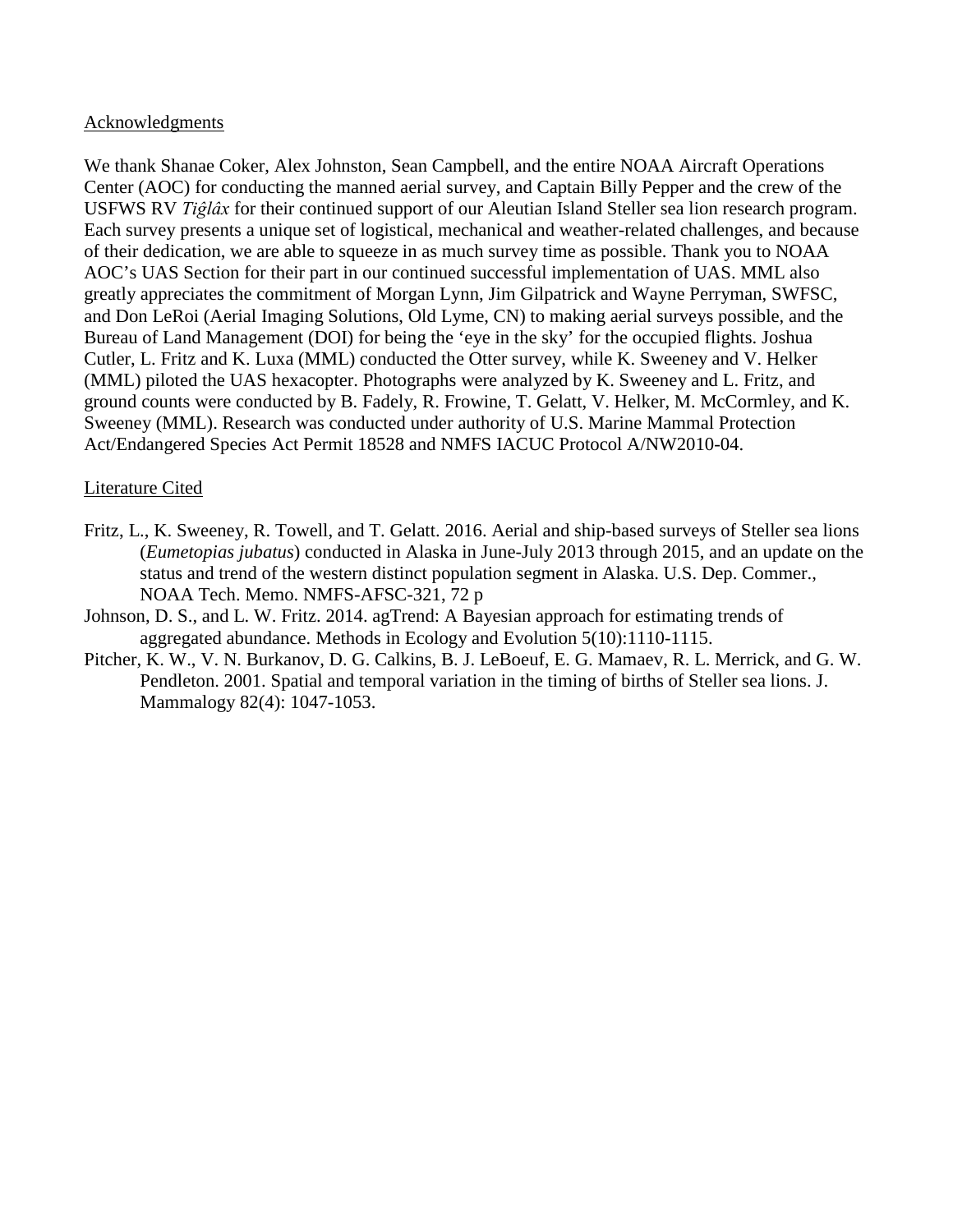Table 1. Counts of live Steller sea lion non-pups and pups (mean of 2 independent counters) on sites surveyed by the twin Otter aircraft in 2016. See Figure 1 for Region and RCA (rookery cluster area) locations. Rookeries ("Rook") are noted with a '1' ( $\geq$  50 pups in any year since 1970). Ugamak/Ugamak Bay twin Otter count was incomplete so the mean pup count from MML field camp was used.

| Sitename                    | Region | <b>RCA</b> | Rook | Date   | Non-Pup        | Pup              |
|-----------------------------|--------|------------|------|--------|----------------|------------------|
| <b>ATKINS</b>               | W GULF |            | 1    | 24-Jun | 851            | 347              |
| <b>BIG KONIUJI</b>          | W GULF |            |      | 24-Jun | $\overline{0}$ |                  |
| <b>BIRD</b>                 | W GULF |            |      | 24-Jun | 153            | 3                |
| <b>BIRD (SHUMAGINS)</b>     | W GULF |            |      | 24-Jun | 110            | $\mathbf 0$      |
| <b>CASTLE ROCK</b>          | W GULF |            |      | 24-Jun | $\mathbf{1}$   |                  |
| <b>CATON</b>                | W GULF |            |      | 24-Jun | 408            | $\overline{2}$   |
| <b>CHERNABURA</b>           | W GULF |            | 1    | 24-Jun | 1047           | 338              |
| <b>CHERNI</b>               | W GULF |            |      | 24-Jun | $\pmb{0}$      |                  |
| <b>CLUBBING ROCKS NORTH</b> | W GULF |            | 1    | 24-Jun | 522            | 329              |
| <b>CLUBBING ROCKS SOUTH</b> | W GULF |            | 1    | 24-Jun | 714            | 497              |
| EGG (SAND POINT)            | W GULF |            |      | 24-Jun | $\mathbf 0$    |                  |
| <b>HAGUE ROCK</b>           | W GULF |            |      | 24-Jun | $\pmb{0}$      |                  |
| <b>HUNT</b>                 | W GULF |            |      | 24-Jun | $\mathbf{1}$   |                  |
| <b>JUDE</b>                 | W GULF |            | 1    | 24-Jun | 684            | 344              |
| <b>KUPREANOF POINT</b>      | W GULF |            |      | 24-Jun | 296            | $\mathbf 0$      |
| <b>MITROFANIA</b>           | W GULF |            |      | 24-Jun | 228            | $\boldsymbol{0}$ |
| NAGAI/MOUNTAIN POINT        | W GULF |            |      | 24-Jun | 128            | $\mathbf 0$      |
| NAGAI/RK W OF CAPE WEDGE    | W GULF |            |      | 24-Jun | $\pmb{0}$      |                  |
| <b>OLGA ROCKS NE</b>        | W GULF |            |      | 24-Jun | 44             | $\boldsymbol{0}$ |
| <b>OLGA ROCKS SW</b>        | W GULF |            |      | 24-Jun | 171            | 6                |
| <b>OMEGA</b>                | W GULF |            |      | 24-Jun | $\mathbf 0$    |                  |
| <b>PAUL</b>                 | W GULF |            |      | 24-Jun | $\mathbf 0$    |                  |
| <b>PINNACLE ROCK</b>        | W GULF |            | 1    | 24-Jun | 1150           | 735              |
| <b>SANAK</b>                | W GULF |            |      | 24-Jun | $\mathbf 0$    |                  |
| SEA LION ROCKS (SHUMAGINS)  | W GULF |            |      | 24-Jun | 110            | $\mathbf 0$      |
| <b>SIMEONOF</b>             | W GULF |            |      | 24-Jun | 2              |                  |
| <b>SOUTH ROCKS</b>          | W GULF |            | 1    | 24-Jun | 394            | 58               |
| <b>SOZAVARIKA</b>           | W GULF |            |      | 24-Jun | $\mathbf 0$    |                  |
| <b>SPITZ</b>                | W GULF |            |      | 24-Jun | $\mathbf 0$    |                  |
| <b>SUSHILNOI ROCKS</b>      | W GULF |            | 1    | 24-Jun | 456            | 58               |
| THE HAYSTACKS               | W GULF |            |      | 24-Jun | 56             | $\overline{0}$   |
| THE WHALEBACK               | W GULF |            | 1    | 24-Jun | 116            | 64               |
| <b>TWINS</b>                | W GULF |            |      | 24-Jun | $\overline{0}$ |                  |
| <b>UMGA</b>                 | W GULF |            |      | 24-Jun | 0              |                  |
| <b>UNGA/ACHEREDIN POINT</b> | W GULF |            |      | 24-Jun | 126            | $\mathbf 0$      |
| <b>UNGA/CAPE UNGA</b>       | W GULF |            |      | 24-Jun | $\mathbf 0$    |                  |
| <b>WOSNESENSKI</b>          | W GULF |            |      | 24-Jun | 124            | $\mathbf 0$      |
| <b>ADUGAK</b>               | E ALEU |            | 1    | 3-Jul  | 584            | 237              |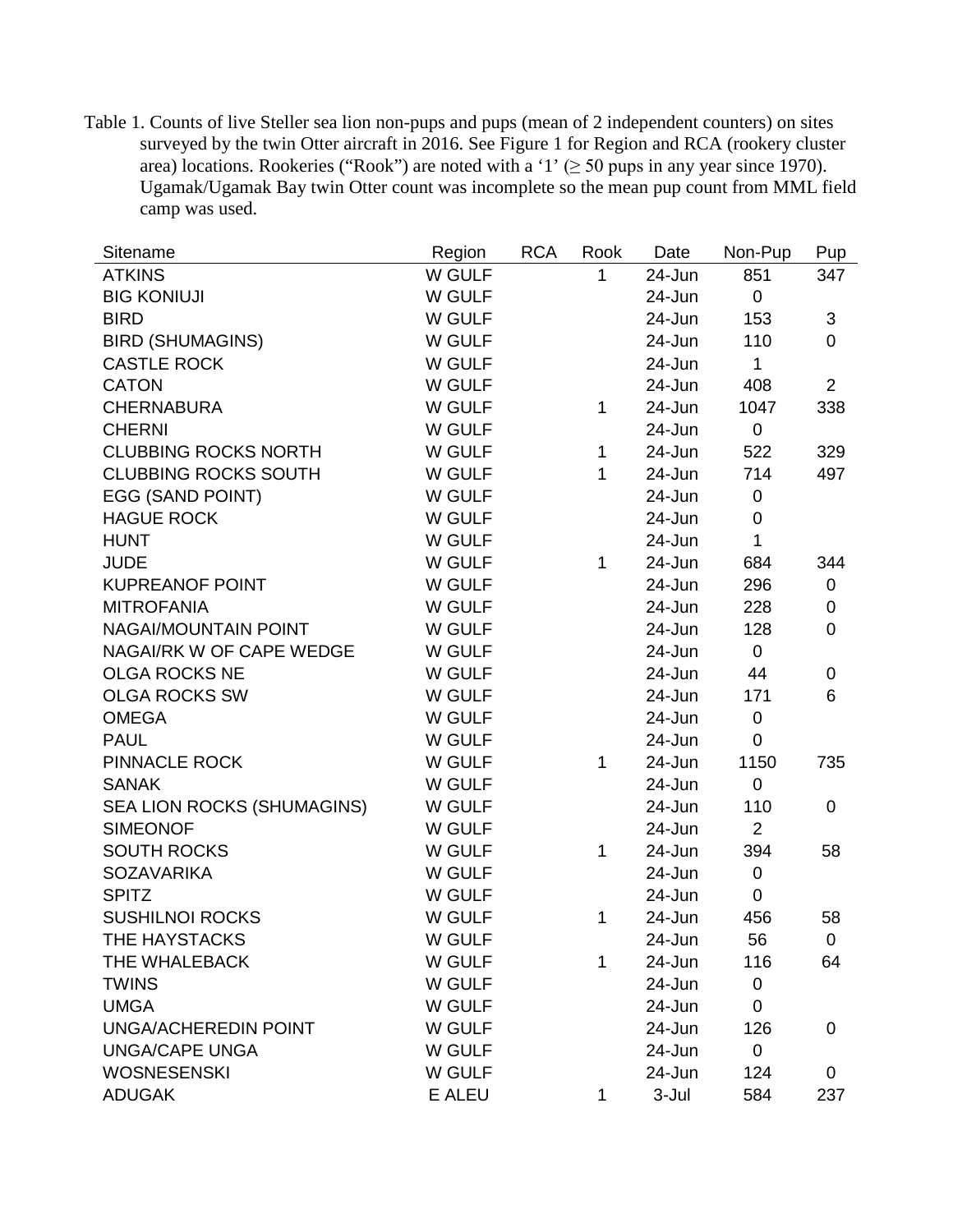| Sitename                     | Region        | <b>RCA</b> | Rook | Date    | Non-Pup        | Pup            |
|------------------------------|---------------|------------|------|---------|----------------|----------------|
| <b>AIKTAK</b>                | <b>E ALEU</b> |            |      | $1-Jul$ | 15             | 4              |
| <b>AKUN/AKUN BAY</b>         | <b>E ALEU</b> |            |      | 27-Jun  | $\pmb{0}$      |                |
| <b>AKUN/AKUN HEAD</b>        | <b>E ALEU</b> |            |      | 27-Jun  | $\mathbf 0$    |                |
| <b>AKUN/BILLINGS HEAD</b>    | <b>E ALEU</b> |            | 1    | 27-Jun  | 755            | 136            |
| AKUN/JACKASS POINT           | <b>E ALEU</b> |            |      | $1-Jul$ | $\pmb{0}$      |                |
| AKUTAN/BATTERY POINT         | <b>E ALEU</b> |            |      | 23-Jun  | 1              |                |
| <b>AKUTAN/NORTH HEAD</b>     | E ALEU        |            |      | 27-Jun  | $\mathbf 0$    |                |
| AKUTAN/REEF-LAVA             | <b>E ALEU</b> |            |      | 27-Jun  | 218            | 13             |
| AMAK+ROCKS                   | <b>E ALEU</b> |            |      | 27-Jun  | 1120           | $\overline{2}$ |
| <b>AVATANAK/NE</b>           | <b>E ALEU</b> |            |      | $1-Jul$ | 15             | $\mathbf 0$    |
| <b>AVATANAK/S</b>            | <b>E ALEU</b> |            |      | $1-Jul$ | $\mathbf{1}$   | $\mathbf 0$    |
| <b>AVATANAK/SE</b>           | <b>E ALEU</b> |            |      | $1-Jul$ | 53             | $\mathbf 0$    |
| <b>BABY</b>                  | <b>E ALEU</b> |            |      | 23-Jun  | 0              |                |
| <b>BASALT ROCK</b>           | <b>E ALEU</b> |            |      | $1-Jul$ | $\mathbf 0$    |                |
| <b>BOGOSLOF/FIRE ISLAND</b>  | <b>E ALEU</b> |            | 1    | $1-Jul$ | 308            | 328            |
| <b>EGG</b>                   | <b>E ALEU</b> |            |      | 23-Jun  | 0              |                |
| <b>EGG/SE Tip</b>            | <b>E ALEU</b> |            |      | 23-Jun  | $\overline{7}$ |                |
| <b>EGG/West</b>              | <b>E ALEU</b> |            |      | 23-Jun  | $\pmb{0}$      |                |
| <b>EMERALD</b>               | <b>E ALEU</b> |            |      | 23-Jun  | 0              |                |
| <b>INNER SIGNAL</b>          | <b>E ALEU</b> |            |      | 23-Jun  | 12             | $\mathbf 0$    |
| <b>KALIGAGAN</b>             | <b>E ALEU</b> |            |      | 27-Jun  | $\overline{2}$ |                |
| <b>OGCHUL</b>                | <b>E ALEU</b> |            | 1    | 23-Jun  | 220            | 130            |
| <b>OLD MAN ROCKS</b>         | E ALEU        |            |      | 23-Jun  | 124            | $\pmb{0}$      |
| <b>OUTER SIGNAL</b>          | <b>E ALEU</b> |            |      | 23-Jun  | 32             | 0              |
| POLIVNOI ROCK                | <b>E ALEU</b> |            |      | 23-Jun  | 110            | $\overline{0}$ |
| <b>ROCK</b>                  | <b>E ALEU</b> |            |      | 24-Jun  | $\mathbf 0$    |                |
| ROOTOK/EAST                  | <b>E ALEU</b> |            |      | $1-Jul$ | 33             | 0              |
| ROOTOK/NORTH                 | <b>E ALEU</b> |            |      | $1-Jul$ | 12             | 0              |
| <b>SEA LION ROCK (AMAK)</b>  | E ALEU        |            | 1    | 27-Jun  | 764            | 243            |
| <b>TANGINAK</b>              | <b>E ALEU</b> |            |      | $1-Jul$ | 32             | $\mathbf 0$    |
| THE PILLARS                  | E ALEU        |            |      | 23-Jun  | 6              | 0              |
| <b>TIGALDA/ROCKS NE</b>      | <b>E ALEU</b> |            |      | 1-Jul   | 124            | 0              |
| <b>TIGALDA/SOUTH SIDE</b>    | <b>E ALEU</b> |            |      | $1-Jul$ | 50             | $\mathbf 0$    |
| <b>UGAMAK/NORTH</b>          | <b>E ALEU</b> |            | 1    | $1-Jul$ | 478            | 509            |
| <b>UGAMAK/ROUND</b>          | <b>E ALEU</b> |            | 1    | 1-Jul   | 194            | 138            |
| <b>UGAMAK/SW</b>             | <b>E ALEU</b> |            |      | 1-Jul   | $\mathbf{1}$   |                |
| <b>UGAMAK/UGAMAK BAY</b>     | <b>E ALEU</b> |            | 1    | $1-Jul$ | 293            | 234*           |
| <b>UMNAK/AGULIUK POINT</b>   | <b>E ALEU</b> |            |      | $1-Jul$ | $\mathbf 0$    |                |
| <b>UMNAK/CAPE ASLIK</b>      | <b>E ALEU</b> |            |      | 1-Jul   | 138            | 3              |
| <b>UMNAK/CAPE CHAGAK</b>     | <b>E ALEU</b> |            |      | 1-Jul   | 1              |                |
| <b>UMNAK/CAPE IDAK</b>       | <b>E ALEU</b> |            |      | 1-Jul   | $\overline{0}$ |                |
| <b>UMNAK/REINDEER POINT</b>  | <b>E ALEU</b> |            |      | $1-Jul$ | $\mathbf 0$    |                |
| <b>UNALASKA/BISHOP POINT</b> | <b>E ALEU</b> |            |      | $1-Jul$ | 140            | 0              |
| UNALASKA/BRUNDAGE HEAD       | E ALEU        |            |      | 23-Jun  | $\pmb{0}$      |                |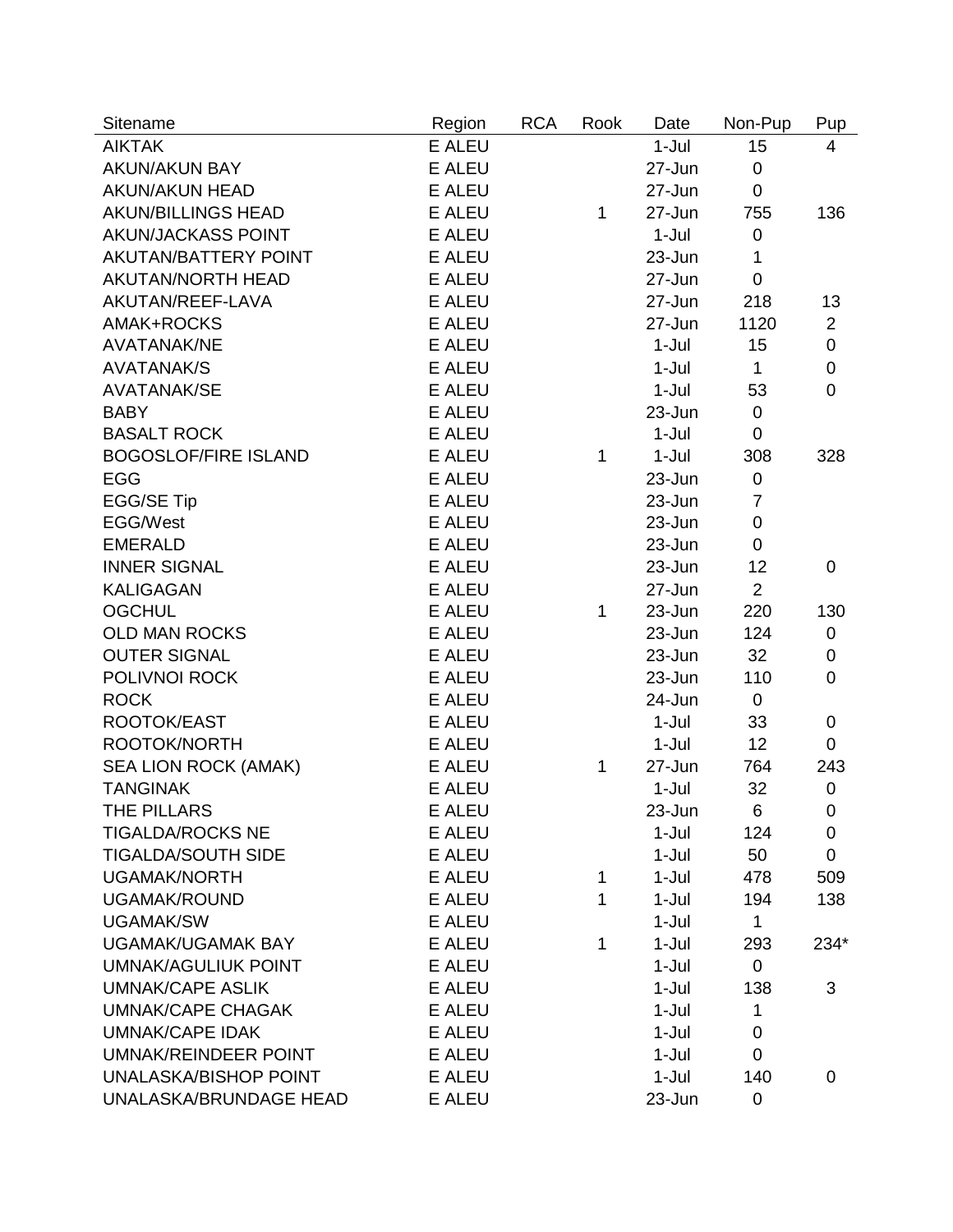| Sitename                     | Region        | <b>RCA</b> | Rook | Date       | Non-Pup        | Pup            |
|------------------------------|---------------|------------|------|------------|----------------|----------------|
| UNALASKA/CAPE IZIGAN         | <b>E ALEU</b> |            |      | 23-Jun     | 292            | 50             |
| UNALASKA/CAPE SEDANKA        | E ALEU        |            |      | 23-Jun     | 0              |                |
| UNALASKA/CAPE STARICHKOF     | <b>E ALEU</b> |            |      | $1-Jul$    | 0              |                |
| <b>UNALASKA/CAPE WISLOW</b>  | <b>E ALEU</b> |            |      | 23-Jun     | $\mathbf 0$    |                |
| UNALASKA/KOVRIZHKA           | <b>E ALEU</b> |            |      | $1-Jul$    | $\Omega$       |                |
| UNALASKA/MAKUSHIN BAY        | <b>E ALEU</b> |            |      | $1-Jul$    | 142            | 0              |
| <b>UNALASKA/PRIEST ROCK</b>  | E ALEU        |            |      | $23 - Jun$ | $\overline{7}$ | $\mathbf 0$    |
| <b>UNALASKA/SPRAY CAPE</b>   | <b>E ALEU</b> |            |      | $1-Jul$    | 68             | $\overline{0}$ |
| UNALASKA/WHALEBONE CAPE      | <b>E ALEU</b> |            |      | 23-Jun     | $\overline{2}$ |                |
| UNIMAK/CAPE LAZAREF          | <b>E ALEU</b> |            |      | 24-Jun     | 201            | $\mathbf 0$    |
| <b>UNIMAK/CAPE LUTKE</b>     | <b>E ALEU</b> |            |      | 24-Jun     | $\mathbf 0$    |                |
| <b>UNIMAK/CAPE SARICHEF</b>  | E ALEU        |            |      | $1-Jul$    | 26             | $\overline{0}$ |
| UNIMAK/CAVE POINT            | <b>E ALEU</b> |            |      | 27-Jun     | $\mathbf 0$    |                |
| UNIMAK/OKSENOF POINT         | <b>E ALEU</b> |            |      | 27-Jun     | 358            | $\overline{0}$ |
| UNIMAK/SCOTCH CAP            | <b>E ALEU</b> |            |      | $27 - Jun$ | $\pmb{0}$      |                |
| UNIMAK/SENNETT POINT         | <b>E ALEU</b> |            |      | 27-Jun     | 0              |                |
| <b>VSEVIDOF</b>              | <b>E ALEU</b> |            |      | 23-Jun     | 118            | $\mathbf{1}$   |
| <b>ADAK/ARGONNE POINT</b>    | <b>C ALEU</b> | 4          |      | 7-Jul      | $\mathbf 0$    |                |
| <b>ADAK/CAPE MOFFET</b>      | <b>C ALEU</b> | 4          |      | 7-Jul      | 13             | $\overline{0}$ |
| <b>ADAK/HEAD ROCK</b>        | <b>C ALEU</b> | 4          |      | 3-Jul      | $\mathbf 0$    |                |
| <b>AGLIGADAK</b>             | <b>C ALEU</b> | 5          |      | 4-Jul      | 36             | $\overline{0}$ |
| <b>AMLIA/EAST CAPE</b>       | <b>C ALEU</b> | 5          |      | 4-Jul      | 420            | 96             |
| AMLIA/SVIECH. HARBOR         | <b>C ALEU</b> | 5          |      | 4-Jul      | 162            | 39             |
| <b>AMTAGIS</b>               | <b>C ALEU</b> | 5          |      | 4-Jul      | 0              |                |
| AMUKTA+ROCKS                 | <b>C ALEU</b> | 5          |      | $11 -$ Jul | 38             | 0              |
| <b>ANAGAKSIK</b>             | <b>C ALEU</b> | 4          |      | 4-Jul      | $\overline{2}$ | $\mathbf 0$    |
| <b>ATKA/CAPE KOROVIN</b>     | <b>C ALEU</b> | 4          |      | 4-Jul      | $\overline{0}$ |                |
| <b>ATKA/NORTH CAPE</b>       | C ALEU        | 4          |      | 4-Jul      | 152            | $\overline{0}$ |
| <b>BOBROF</b>                | <b>C ALEU</b> | 3          |      | 9-Jul      | $\mathbf 0$    |                |
| <b>CHUGINADAK</b>            | <b>C ALEU</b> | 4          |      | 3-Jul      | 74             | $\overline{2}$ |
| <b>CHUGUL</b>                | C ALEU        | 4          |      | 4-Jul      | 30             | $\overline{2}$ |
| <b>FENIMORE</b>              | <b>C ALEU</b> | 4          |      | 4-Jul      | 117            | 0              |
| <b>GARELOI</b>               | C ALEU        | 3          |      | 9-Jul      | 0              |                |
| <b>GREAT SITKIN</b>          | <b>C ALEU</b> | 4          |      | 4-Jul      | $\mathbf 0$    |                |
| <b>HERBERT</b>               | <b>C ALEU</b> | 5          |      | 3-Jul      | 130            | 0              |
| <b>IGITKIN/SW POINT</b>      | <b>C ALEU</b> | 4          |      | 4-Jul      | 0              |                |
| <b>IKIGINAK</b>              | C ALEU        | 4          |      | 4-Jul      | 9              | $\mathbf 0$    |
| <b>KAGALASKA</b>             | C ALEU        | 4          |      | 4-Jul      | 1              |                |
| <b>KANAGA/CAPE MIGA</b>      | C ALEU        | 3          |      | 7-Jul      | 0              |                |
| <b>KANAGA/N CAPE</b>         | <b>C ALEU</b> | 3          |      | 7-Jul      | 0              |                |
| <b>KANAGA/SHIP ROCK</b>      | <b>C ALEU</b> | 3          | 1    | 9-Jul      | 270            | 190            |
| <b>KASATOCHI/NORTH POINT</b> | <b>C ALEU</b> | 4          | 1    | 4-Jul      | 602            | 432            |
| KONIUJI/NORTH POINT          | <b>C ALEU</b> | 4          |      | 4-Jul      | 0              |                |
| <b>LITTLE TANAGA STRAIT</b>  | <b>C ALEU</b> | 4          |      | 4-Jul      | 91             | 0              |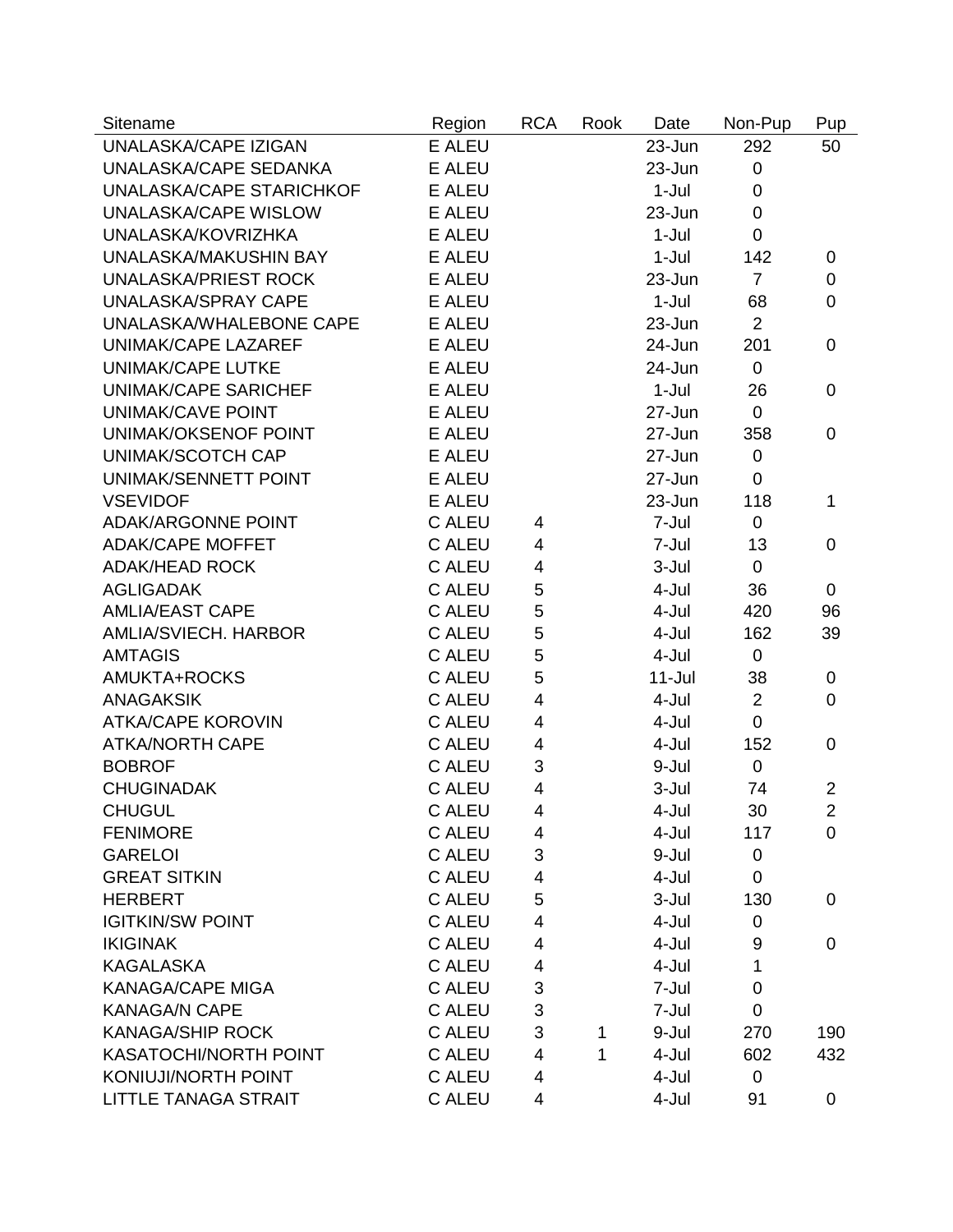| Sitename                      | Region        | <b>RCA</b> | Rook | Date  | Non-Pup  | Pup            |
|-------------------------------|---------------|------------|------|-------|----------|----------------|
| <b>OGLODAK</b>                | C ALEU        | 4          |      | 4-Jul | 45       | 0              |
| <b>SAGCHUDAK</b>              | <b>C ALEU</b> | 4          |      | 4-Jul | $\Omega$ |                |
| <b>SAGIGIK</b>                | <b>C ALEU</b> | 5          |      | 4-Jul | 26       | 0              |
| <b>SALT</b>                   | C ALEU        | 4          |      | 4-Jul | $\Omega$ |                |
| <b>SEGUAM/FINCH POINT</b>     | <b>C ALEU</b> | 5          |      | 4-Jul | 276      | 11             |
| <b>SEGUAM/LAVA COVE</b>       | <b>C ALEU</b> | 5          |      | 4-Jul | 0        |                |
| <b>SEGUAM/LAVA POINT</b>      | <b>C ALEU</b> | 5          |      | 4-Jul | $\Omega$ |                |
| <b>SEGUAM/MOUNDHILL POINT</b> | <b>C ALEU</b> | 5          |      | 4-Jul | 52       | 0              |
| SEGUAM/SADDLERIDGE            | <b>C ALEU</b> | 5          | 1    | 4-Jul | 928      | 568            |
| <b>SEGUAM/SW RIP</b>          | <b>C ALEU</b> | 5          |      | 4-Jul | 13       | $\mathbf 0$    |
| <b>SEGUAM/TURF POINT</b>      | <b>C ALEU</b> | 5          |      | 4-Jul | 55       | 0              |
| <b>SEGUAM/WHARF POINT</b>     | <b>C ALEU</b> | 5          |      | 4-Jul | $\Omega$ |                |
| <b>SILAK</b>                  | <b>C ALEU</b> | 4          |      | 4-Jul | 24       | 1              |
| <b>TAGALAK</b>                | <b>C ALEU</b> | 4          |      | 4-Jul | 118      | $\overline{2}$ |
| <b>TAGALAK/PASS</b>           | <b>C ALEU</b> | 4          |      | 4-Jul | 209      | 9              |
| <b>TANADAK (AMLIA)</b>        | <b>C ALEU</b> | 5          |      | 4-Jul | 31       | $\mathbf 0$    |
| <b>TANAGA/BUMPY POINT</b>     | <b>C ALEU</b> | 3          |      | 7-Jul | 14       | $\overline{0}$ |
| <b>TANAGA/CAPE SAJAKA</b>     | <b>C ALEU</b> | 3          |      | 7-Jul | $\Omega$ |                |
| <b>TANAGA/CAPE SUDAK</b>      | <b>C ALEU</b> | 3          |      | 9-Jul | 99       | $\mathbf 0$    |
| <b>ULIAGA</b>                 | <b>C ALEU</b> | 4          |      | 3-Jul | 178      | 0              |
| YUNASKA                       | <b>C ALEU</b> | 5          | 1    | 3-Jul | 358      | 159            |

*\*UGAMAK/UGAMAK BAY 234 pup count is a mean count of two counts from the MML field camp. The twin Otter pup count of 220 was incomplete due to fog.*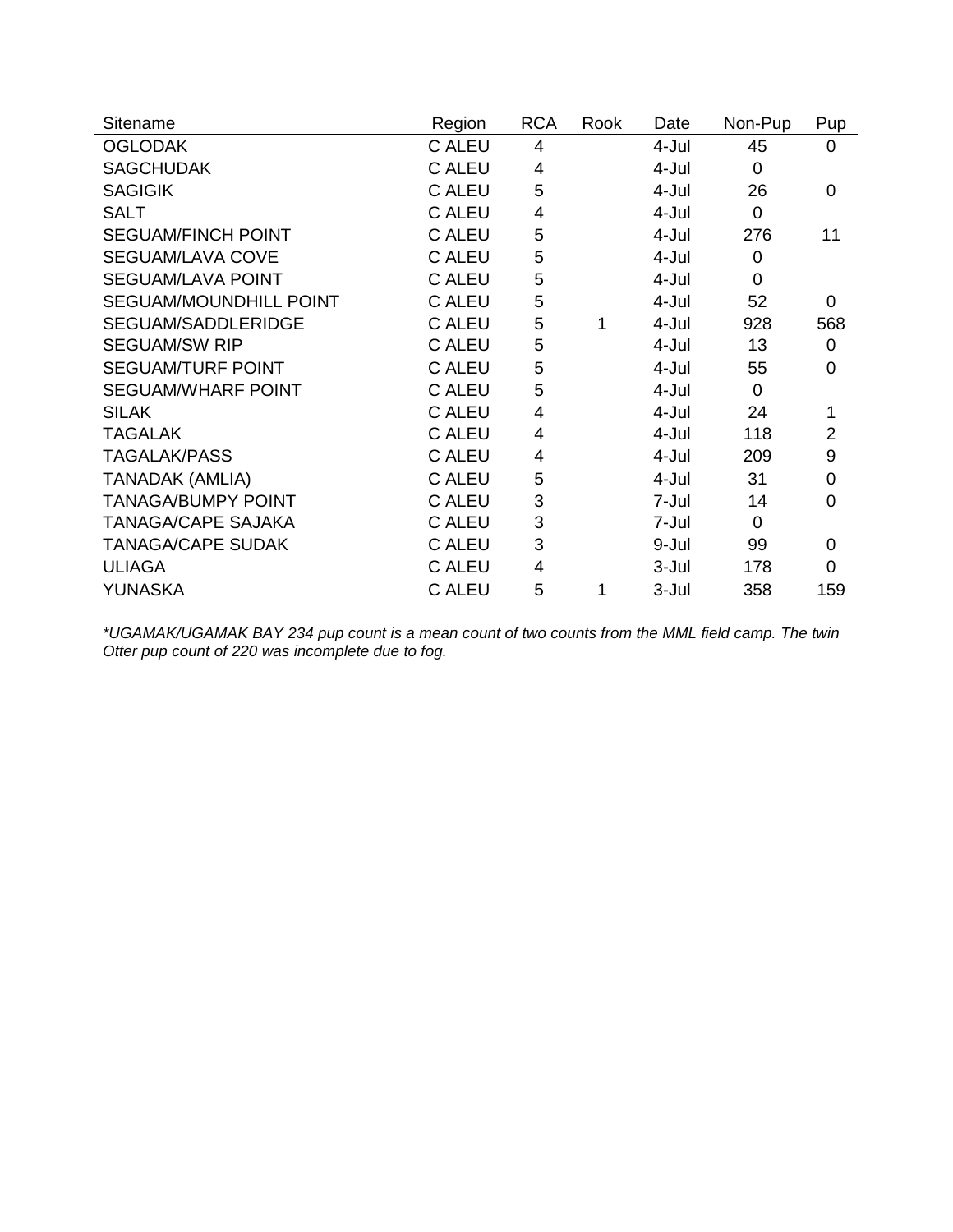Table 2. Counts of live Steller sea lion non-pups and pups on sites surveyed during 2016 ship- and ground-based efforts. Counts conducted from cliff tops, inflatable skiffs offshore, or from the research vessel are indicated as a "ground" source and sites surveyed with the unmanned aircraft are labeled "UAS", Rookeries ("Rook") are noted with a '1' ( $\geq$  50 pups in any year since 1970).

| Sitename                            | Region                    | <b>RCA</b>     | Rook         | Date       | Mode          | Non-Pup        | Pup                       |
|-------------------------------------|---------------------------|----------------|--------------|------------|---------------|----------------|---------------------------|
| <b>AKUTAN/CAPE MORGAN</b>           | E ALEU                    |                | 1            | 6-Jul      | <b>UAS</b>    | 900            | 730                       |
| <b>UGAMAK/UGAMAK BAY</b>            | <b>E ALEU</b>             |                | 1            | $1-Jul$    | <b>GROUND</b> |                | 234                       |
| ROUND (WALRUS IS) <sup>+</sup>      | <b>E ALEU</b><br>(BERING) |                |              | Mean       | <b>GROUND</b> | 285            | $\mathbf 0$               |
| <b>AMCHITKA/BIRD</b>                | <b>C ALEU</b>             | $\overline{2}$ |              | $1-Jul$    | <b>GROUND</b> | 8              | $\pmb{0}$                 |
| <b>AMCHITKA/CAPE IVAKIN</b>         | <b>C ALEU</b>             | $\overline{2}$ |              | $2-Jul$    | <b>GROUND</b> | $\overline{0}$ | $\mathbf 0$               |
| <b>AMCHITKA/COLUMN ROCK</b>         | C ALEU                    | $\overline{2}$ | $\mathbf{1}$ | $1-Jul$    | <b>UAS</b>    | 64             | 35                        |
| <b>AMCHITKA/EAST CAPE</b>           | <b>C ALEU</b>             | $\overline{2}$ |              | $2-Jul$    | <b>UAS</b>    | 112            | 13                        |
| <b>AMCHITKA/OMEGA POINT</b>         | <b>C ALEU</b>             | $\overline{2}$ |              | $2-Jul$    | <b>GROUND</b> | $\pmb{0}$      | $\pmb{0}$                 |
| AMCHITKA/ST. MAKARIUS               | <b>C ALEU</b>             | $\overline{2}$ |              | $2-Jul$    | <b>GROUND</b> | $\overline{0}$ | $\mathbf 0$               |
| <b>AYUGADAK</b>                     | <b>C ALEU</b>             | $\overline{2}$ | 1            | $25 - Jun$ | <b>GROUND</b> | 103            | 40                        |
| HAWADAX (RAT)                       | <b>C ALEU</b>             | $\overline{2}$ |              | $25 - Jun$ | <b>GROUND</b> | $\mathbf 0$    | $\mathbf 0$               |
| <b>KISKA/CAPE ST STEPHEN</b>        | C ALEU                    | $\overline{2}$ | $\mathbf{1}$ | 26-Jun     | <b>UAS</b>    | 156            | 40                        |
| KISKA/GERTRUDE-BUKHTI               | <b>C ALEU</b>             | $\overline{2}$ |              | 26-Jun     | <b>GROUND</b> | 10             | $\mathbf 0$               |
| <b>KISKA/LIEF COVE</b>              | <b>C ALEU</b>             | $\overline{2}$ | $\mathbf{1}$ | 26-Jun     | <b>UAS</b>    | 150            | 78                        |
| KISKA/SOBAKA-VEGA                   | <b>C ALEU</b>             | $\overline{2}$ |              | $26 - Jun$ | <b>GROUND</b> | 24             | $\pmb{0}$                 |
| KISKA/SOUTH HEAD                    | <b>C ALEU</b>             | $\overline{2}$ |              | $25 - Jun$ | <b>GROUND</b> | $\mathbf 0$    | $\mathbf 0$               |
| <b>LITTLE SITKIN</b>                | C ALEU                    | $\overline{2}$ |              | $25 - Jun$ | <b>GROUND</b> | 0              | $\boldsymbol{0}$          |
| SEA LION ROCK (KISKA)               | <b>C ALEU</b>             | $\overline{2}$ |              | $25 - Jun$ | <b>GROUND</b> | 0              | $\boldsymbol{0}$          |
| SEGULA/CHUGUL POINT                 | <b>C ALEU</b>             | $\overline{2}$ |              | 25-Jun     | <b>GROUND</b> | 0              | $\mathbf 0$               |
| <b>SEGULA/GULA POINT</b>            | <b>C ALEU</b>             | $\overline{2}$ |              | $25 - Jun$ | <b>GROUND</b> | $\overline{0}$ | $\mathbf 0$               |
| SEMISOPOCHNOI/PETREL                | <b>C ALEU</b>             | $\overline{2}$ |              | 24-Jun     | <b>GROUND</b> | 17             | $\mathsf 0$               |
| SEMISOPOCHNOI/POCHNOI               | C ALEU                    | $\overline{2}$ |              | 24-Jun     | <b>UAS</b>    | 36             | $\ensuremath{\mathsf{3}}$ |
| SEMISOPOCHNOI/SW KNOB               | <b>C ALEU</b>             | $\overline{2}$ |              | 24-Jun     | <b>GROUND</b> | $\mathbf 0$    | $\mathsf 0$               |
| SEMISOPOCHNOI/TUMAN<br><b>POINT</b> | <b>C ALEU</b>             | $\overline{2}$ |              | 24-Jun     | <b>GROUND</b> | $\overline{0}$ | $\mathbf 0$               |
| TANADAK (KISKA)                     | <b>C ALEU</b>             | $\overline{2}$ |              | $25 - Jun$ | <b>GROUND</b> | 0              | $\mathbf 0$               |
| <b>TWIN ROCKS (KISKA)</b>           | C ALEU                    | $\overline{2}$ |              | $25 - Jun$ | <b>GROUND</b> | $\overline{2}$ | $\mathbf 0$               |
| <b>AGATTU/CAPE SABAK</b>            | W ALEU                    |                | 1            | 30-Jun     | <b>UAS</b>    | 116            | 42                        |
| <b>AGATTU/GILLON POINT</b>          | W ALEU                    |                | 1            | 30-Jun     | <b>UAS</b>    | 174            | 100                       |
| <b>AGATTU/KOHL ISLAND</b>           | W ALEU                    |                | 1            | 30-Jun     | <b>GROUND</b> | 3              | $\mathbf 0$               |
| <b>ALAID</b>                        | W ALEU                    |                |              | 28-Jun     | <b>UAS</b>    | 66             | 14                        |
| <b>ATTU/CAPE WRANGELL</b>           | W ALEU                    |                | 1            | 29-Jun     | <b>UAS</b>    | 132            | 42                        |
| <b>ATTU/CHICHAGOF POINT</b>         | W ALEU                    |                |              | 28-Jun     | <b>UAS</b>    | 68             | 0                         |
| <b>ATTU/CHIRIKOF POINT</b>          | W ALEU                    |                |              | 28-Jun     | <b>GROUND</b> | 0              | $\pmb{0}$                 |
| <b>ATTU/KRESTA POINT</b>            | W ALEU                    |                |              | 29-Jun     | <b>GROUND</b> | 0              | 0                         |
| <b>BULDIR/EAST CAPE</b>             | W ALEU                    |                |              | 27-Jun     | <b>GROUND</b> | 21             | $\mathbf 0$               |
| <b>BULDIR/NW ROCKS</b>              | W ALEU                    |                | 1            | 27-Jun     | <b>GROUND</b> | $\overline{7}$ | 1                         |
| <b>BULDIR/ROOKERY</b>               | W ALEU                    |                | 1            | 27-Jun     | <b>GROUND</b> | 0              | $\pmb{0}$                 |
| <b>INGENSTREM ROCKS</b>             | W ALEU                    |                |              | 27-Jun     | <b>GROUND</b> | 0              | 0                         |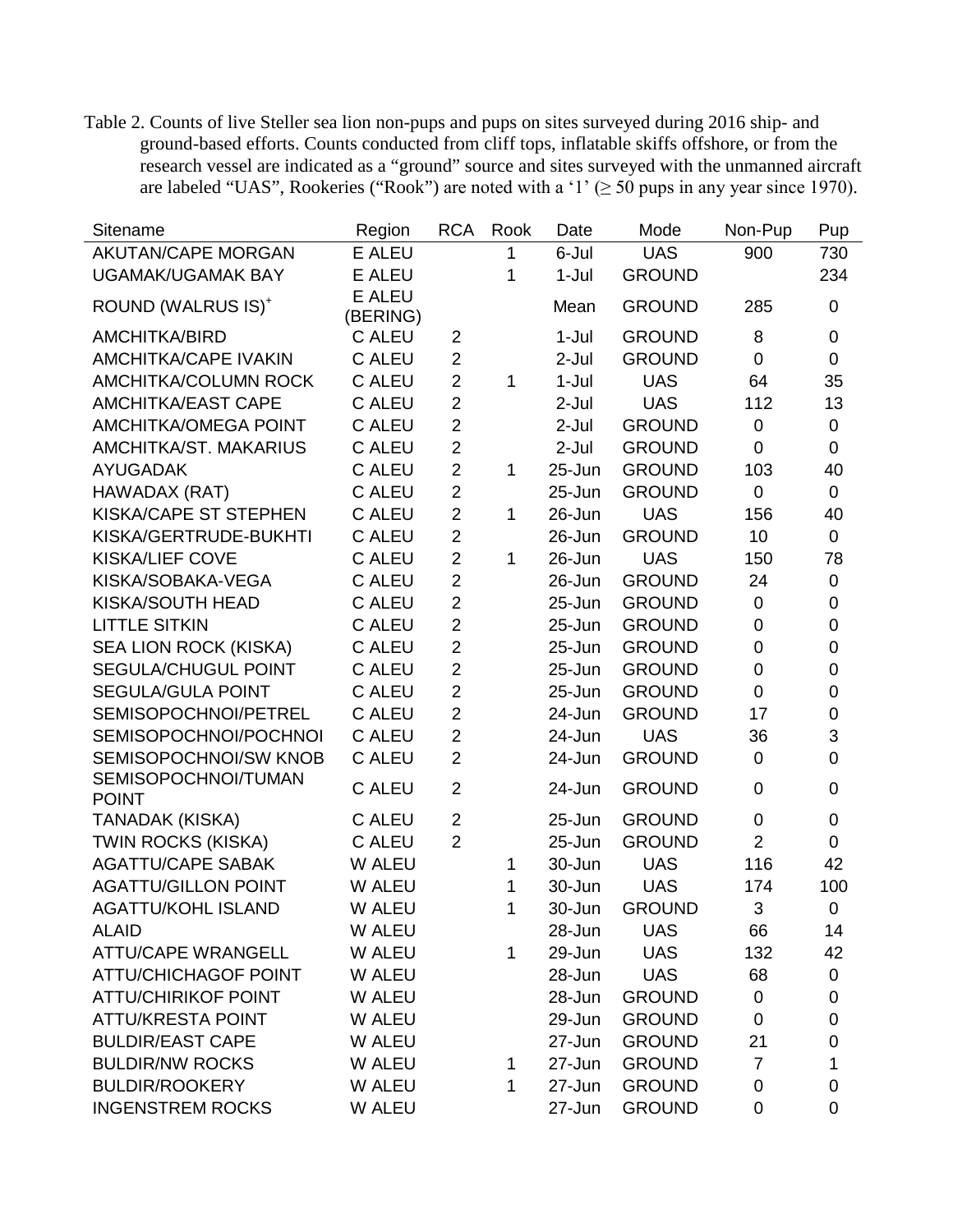| Sitename      | Region | RCA Rook | Date | Mode          | Non-Pup | Pup |
|---------------|--------|----------|------|---------------|---------|-----|
| <b>NIZKI</b>  | W ALEU |          |      | 28-Jun GROUND |         |     |
| <b>SHEMYA</b> | W ALEU |          |      | 28-Jun GROUND |         |     |

*+ROUND (WALRUS IS) counts were provided by ADFG and are a mean of single daily counts on 27 June through 1 July.*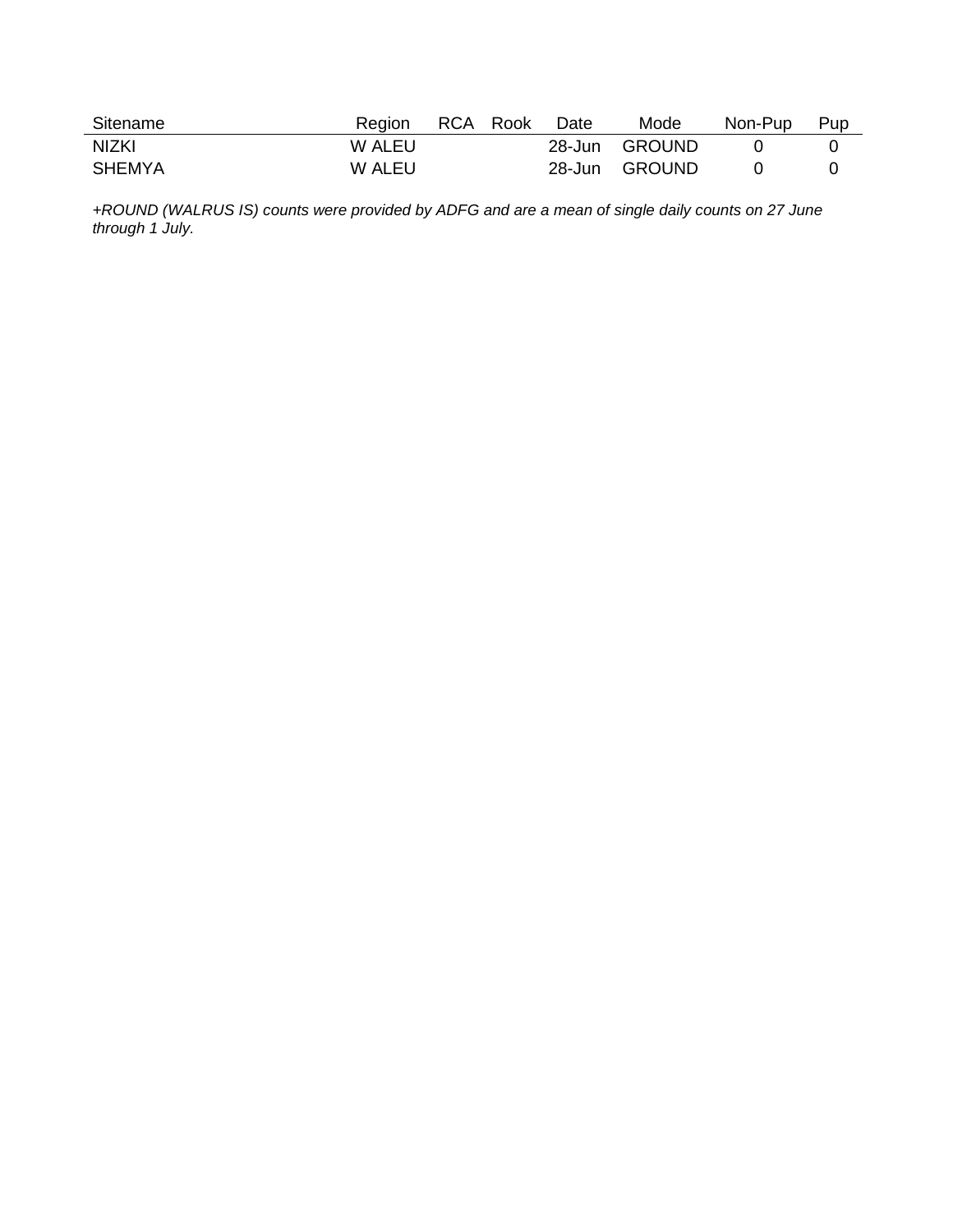Table 3. Annual rates of change (%  $y^{-1}$  with  $\pm$  95% credible intervals) in counts of Steller sea lion pups and non-pups from west to east in the western DPS (U.S.), for the period 2003-2016 modeled using agTrend.

|                   |         | Non-Pup |         |         | Pup     |         |  |  |  |
|-------------------|---------|---------|---------|---------|---------|---------|--|--|--|
|                   | Rate    | -95% CI | +95% CI | Rate    | -95% CI | +95% CI |  |  |  |
| W ALEU            | $-6.71$ | $-8.46$ | $-5.08$ | $-6.94$ | $-8.19$ | $-5.75$ |  |  |  |
| <b>C ALEU</b>     | $-0.73$ | $-2.48$ | 1.12    | $-1.33$ | $-2.58$ | 0.03    |  |  |  |
| RCA <sub>2</sub>  | $-3.65$ | $-6.39$ | $-0.94$ | $-3.86$ | $-6.36$ | $-1.23$ |  |  |  |
| RCA <sub>3</sub>  | $-2.68$ | $-5.40$ | 0.05    | $-3.07$ | $-4.76$ | $-1.28$ |  |  |  |
| RCA 4             | $-1.04$ | $-3.47$ | 1.37    | $-0.60$ | $-2.05$ | 1.21    |  |  |  |
| RCA <sub>5</sub>  | 2.13    | $-2.02$ | 6.36    | 0.97    | $-2.28$ | 4.73    |  |  |  |
| W of Samalga Pass | $-1.42$ | $-2.99$ | 0.27    | $-1.89$ | $-2.99$ | $-0.63$ |  |  |  |
|                   |         |         |         |         |         |         |  |  |  |
| <b>E ALEU</b>     | 1.71    | $-0.26$ | 3.67    | 2.83    | 1.60    | 4.04    |  |  |  |
| W GULF            | 3.28    | 1.19    | 5.11    | 3.70    | 1.92    | 5.31    |  |  |  |
| C GULF            | 4.33    | 2.45    | 6.16    | 4.22    | 2.35    | 6.29    |  |  |  |
| <b>E GULF</b>     | 5.36    | 1.74    | 9.11    | 4.61    | 2.33    | 6.83    |  |  |  |
| E of Samalga Pass | 3.40    | 2.29    | 4.67    | 3.71    | 2.80    | 4.59    |  |  |  |
|                   |         |         |         |         |         |         |  |  |  |
| All wDPS (US)     | 2.24    | 1.30    | 3.24    | 2.19    | 1.46    | 2.90    |  |  |  |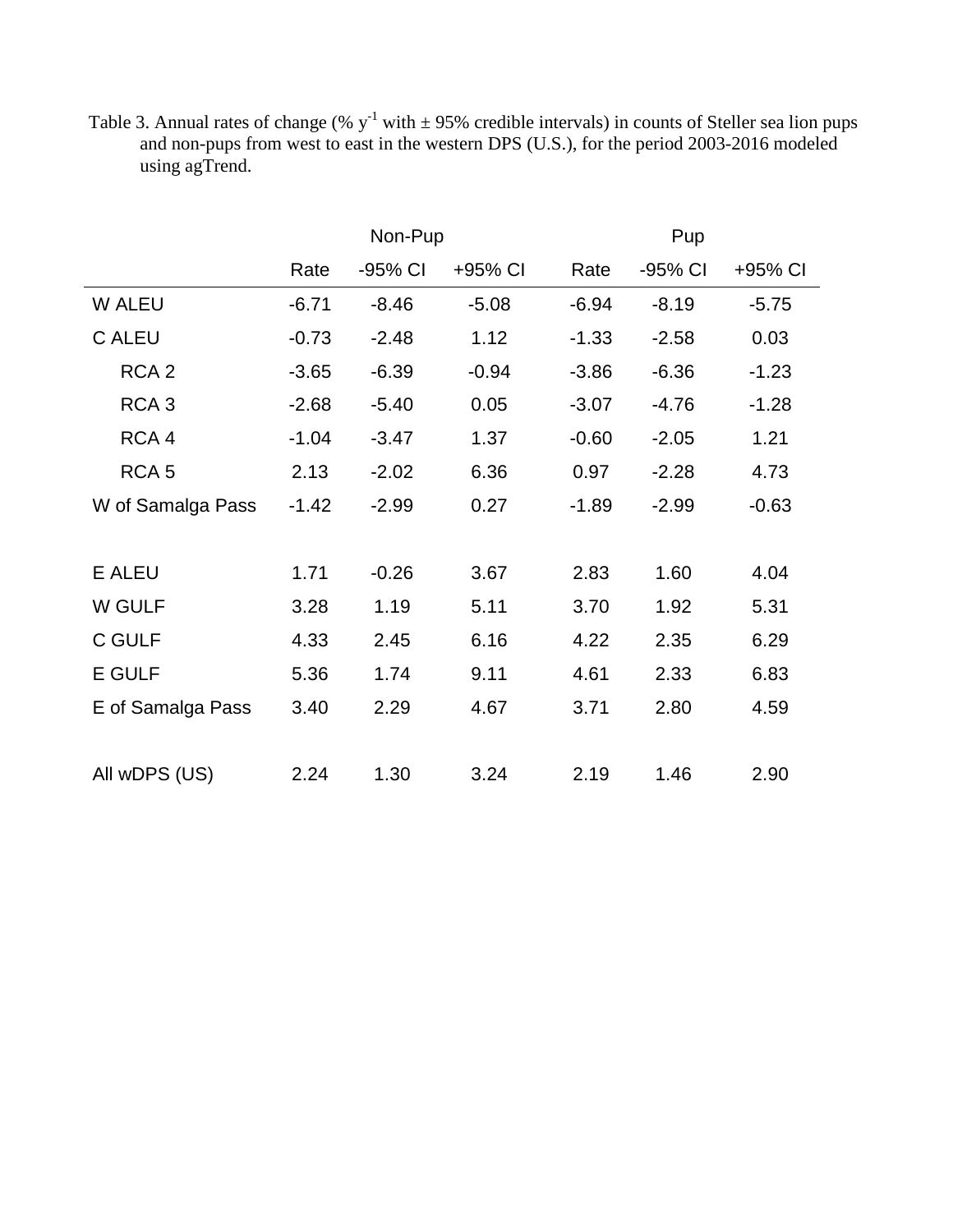Figure 1. Steller sea lion terrestrial rookeries and haulouts surveyed in June-July 2016. Survey regions, rookery cluster areas (RCAs) and boundary of the eastern and western distinct population segments (DPSs) in Alaska are also shown.

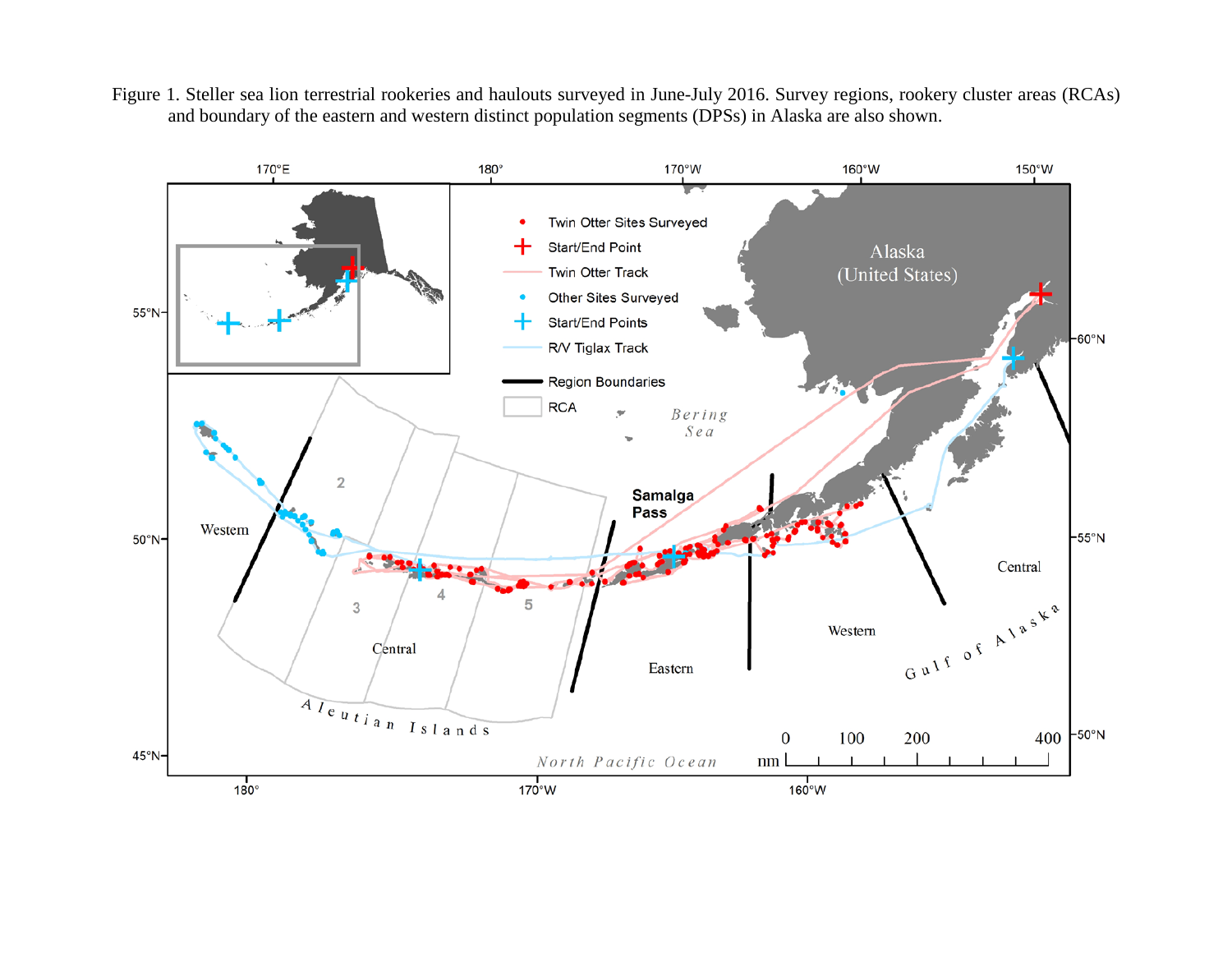Figure 2. Realized and predicted counts of western Steller sea lion non-pups in Alaska, 2003-2016. Realized counts are represented by points and vertical lines (95% credible intervals). Predicted counts are represented by the black line surrounded by the gray 95% credible interval.

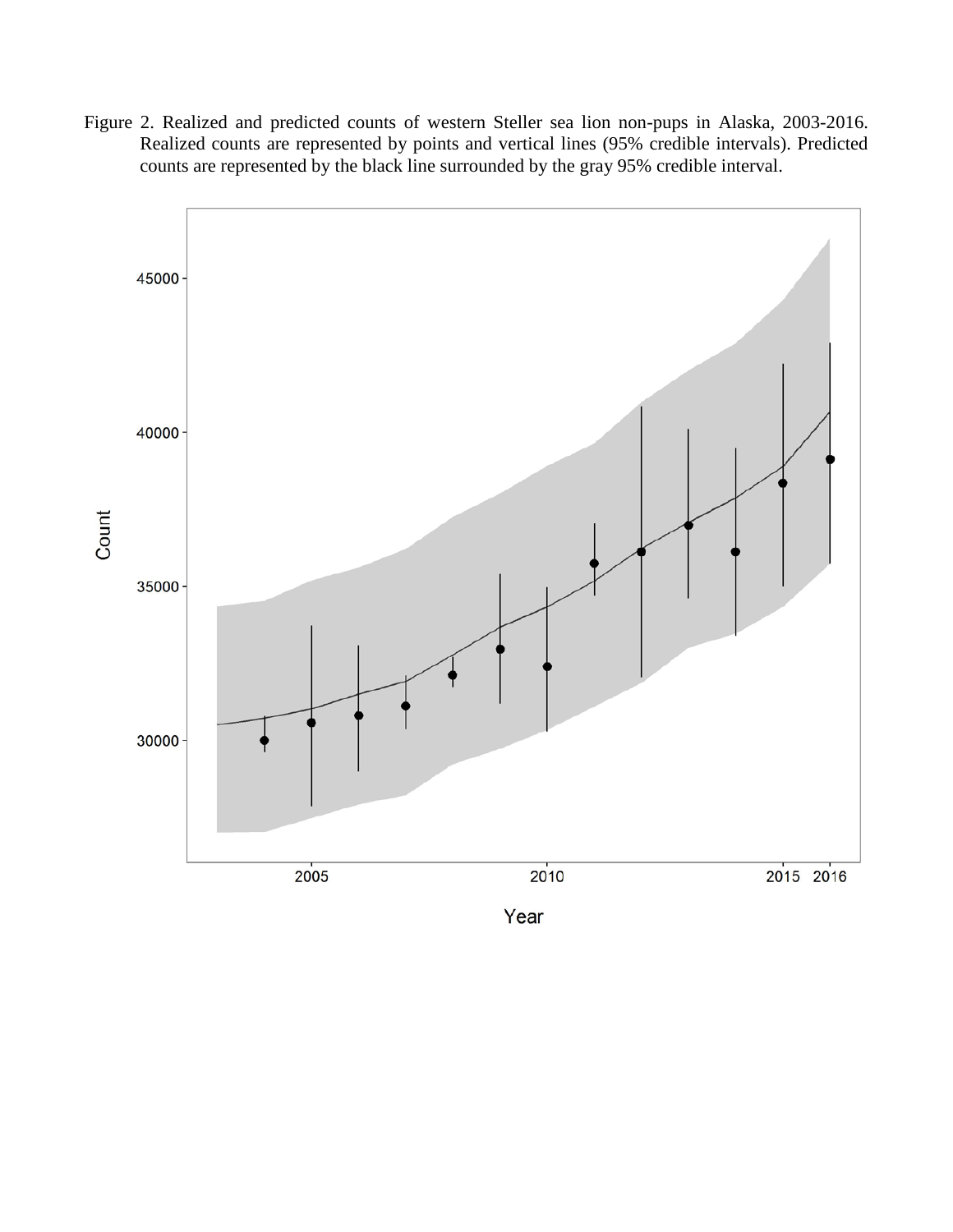Figure 3. Realized and predicted counts of western Steller sea lion non-pups in Alaska west and east of Samalga Pass (~170°W in the Aleutian Islands), 2003-2016. Realized counts are represented by points and vertical lines (95% credible intervals). Predicted counts are represented by the black line surrounded by the gray 95% credible interval.

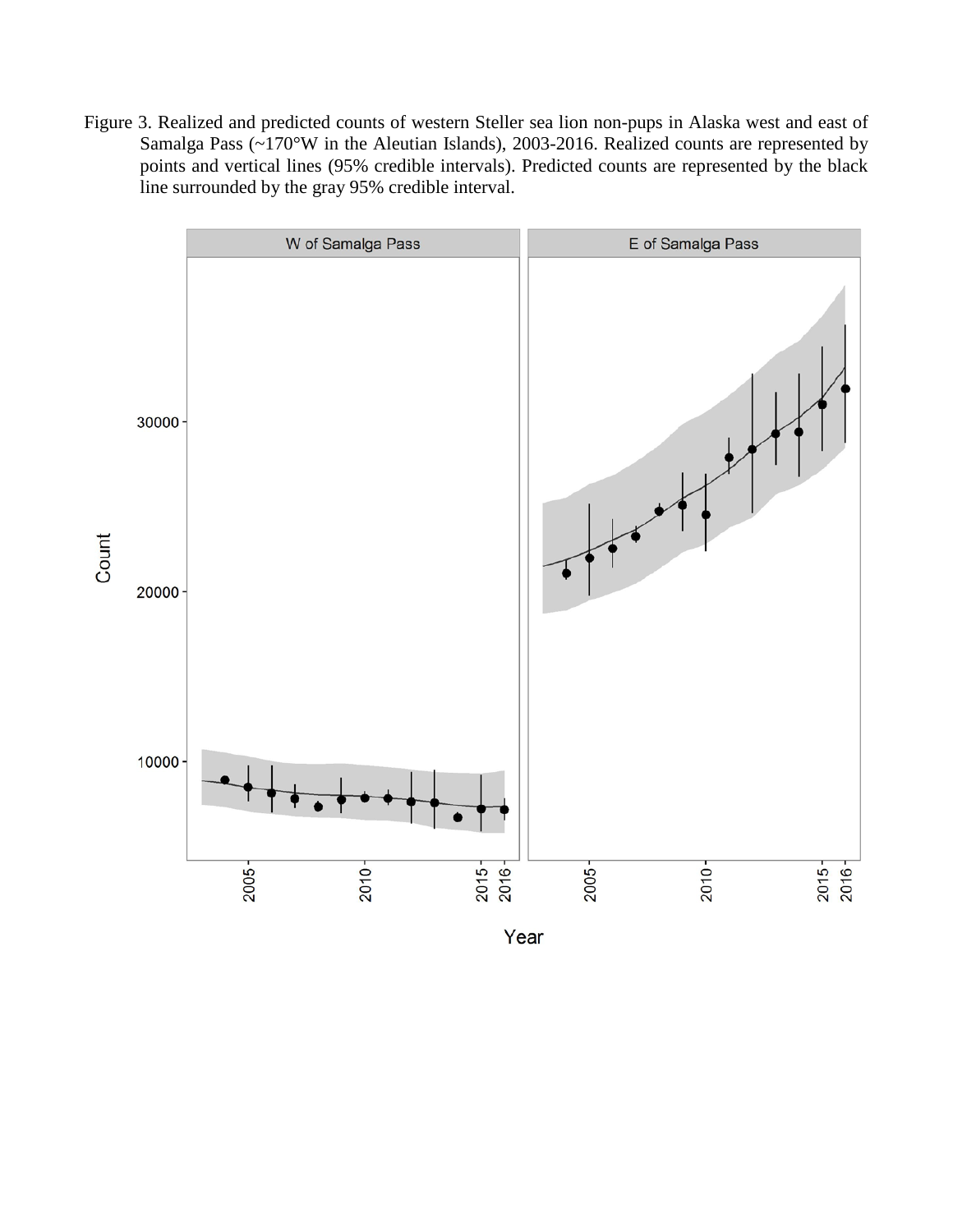Figure 4. Realized and predicted counts of western Steller sea lion pups in Alaska, 2003-2016. Realized counts are represented by points and vertical lines (95% credible intervals). Predicted counts are represented by the black line surrounded by the gray 95% credible interval.